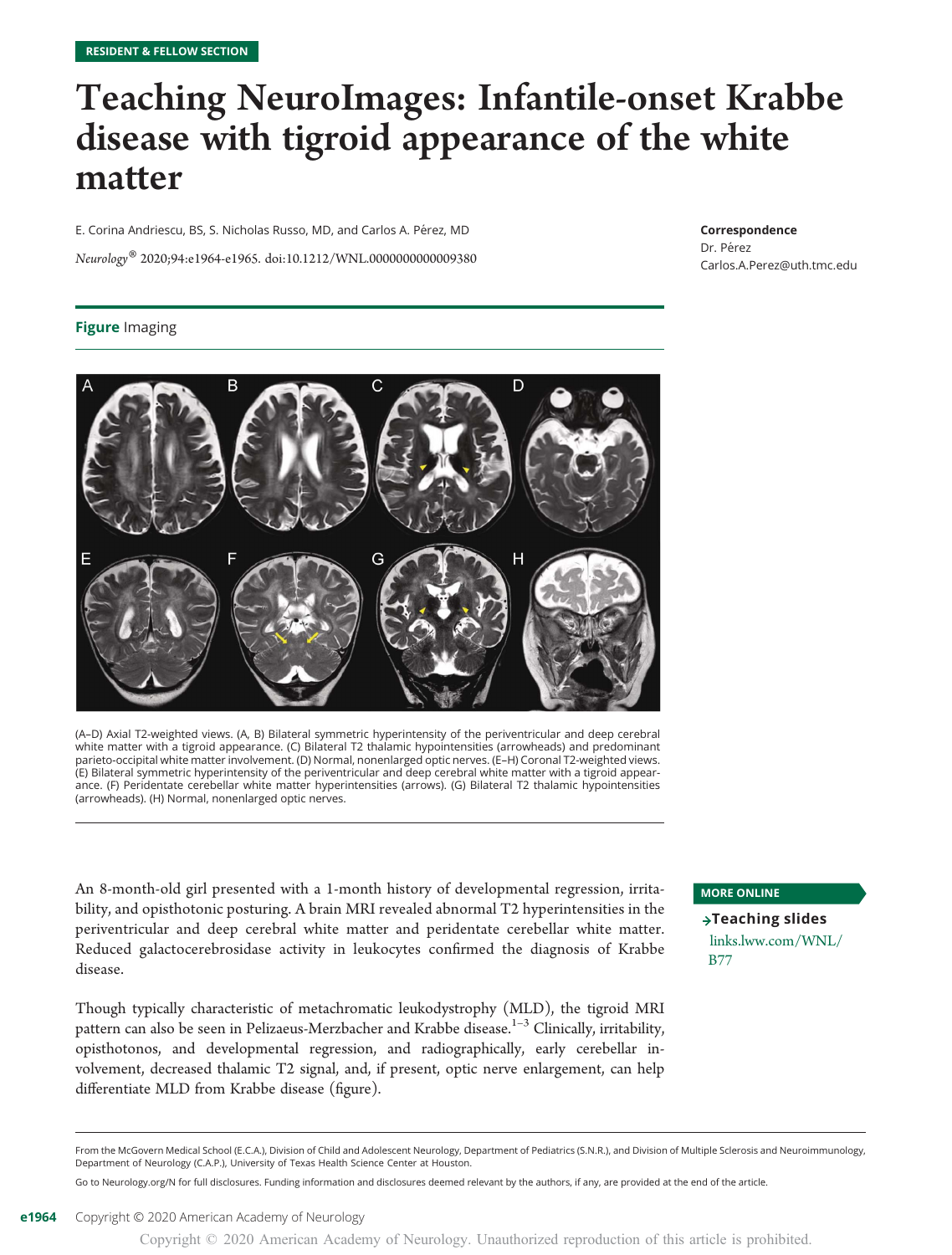#### Appendix Authors

| Name                          | Location                                                       | Contribution                                                                                                                      |
|-------------------------------|----------------------------------------------------------------|-----------------------------------------------------------------------------------------------------------------------------------|
| E. Corina<br>Andriescu,<br>BS | The University of Texas<br>Health Science Center at<br>Houston | Designed, conceptualized, and<br>drafted the manuscript                                                                           |
| S. Nicholas<br>Russo, MD      | The University of Texas<br>Health Science Center at<br>Houston | Critically reviewed the<br>manuscript for intellectual<br>content and contributed<br>equally to the drafting of the<br>manuscript |
| Carlos A.<br>Pérez, MD        | The University of Texas<br>Health Science Center at<br>Houston | Critically reviewed the<br>manuscript for intellectual<br>content and contributed<br>equally to the drafting of the<br>manuscript |

#### Study funding

No targeted funding reported.

#### **Disclosure**

E. Corina Andriescu, Dr. Russo, and Dr. Pérez report no disclosures. Go to [Neurology.org/N](https://n.neurology.org/lookup/doi/10.1212/WNL.0000000000009380) for full disclosures.

### **References**<br>1. Duffner PK. Bar

- $\mathop{\hbox{\rm Duffner\,PK, Barczykowski\,A, Jalal\,K, et al. Early infantile Krabbe disease: results of the}$ World-Wide Krabbe Registry. Pediatr Neurol 2011;45:141.
- 2. Wenger DA. Krabbe disease. GeneReviews. Available at: [ncbi.nlm.nih.gov/books/](http://www.ncbi.nlm.nih.gov/books/NBK1238/) [NBK1238/](http://www.ncbi.nlm.nih.gov/books/NBK1238/). Accessed December 14, 2019.
- 3. Muthusamy K, Sudhakar SV, Thomas M, et al. Revisiting magnetic resonance imaging pattern of Krabbe disease: lessons from an Indian cohort. J Clin Imaging Sci 2019;9:25.